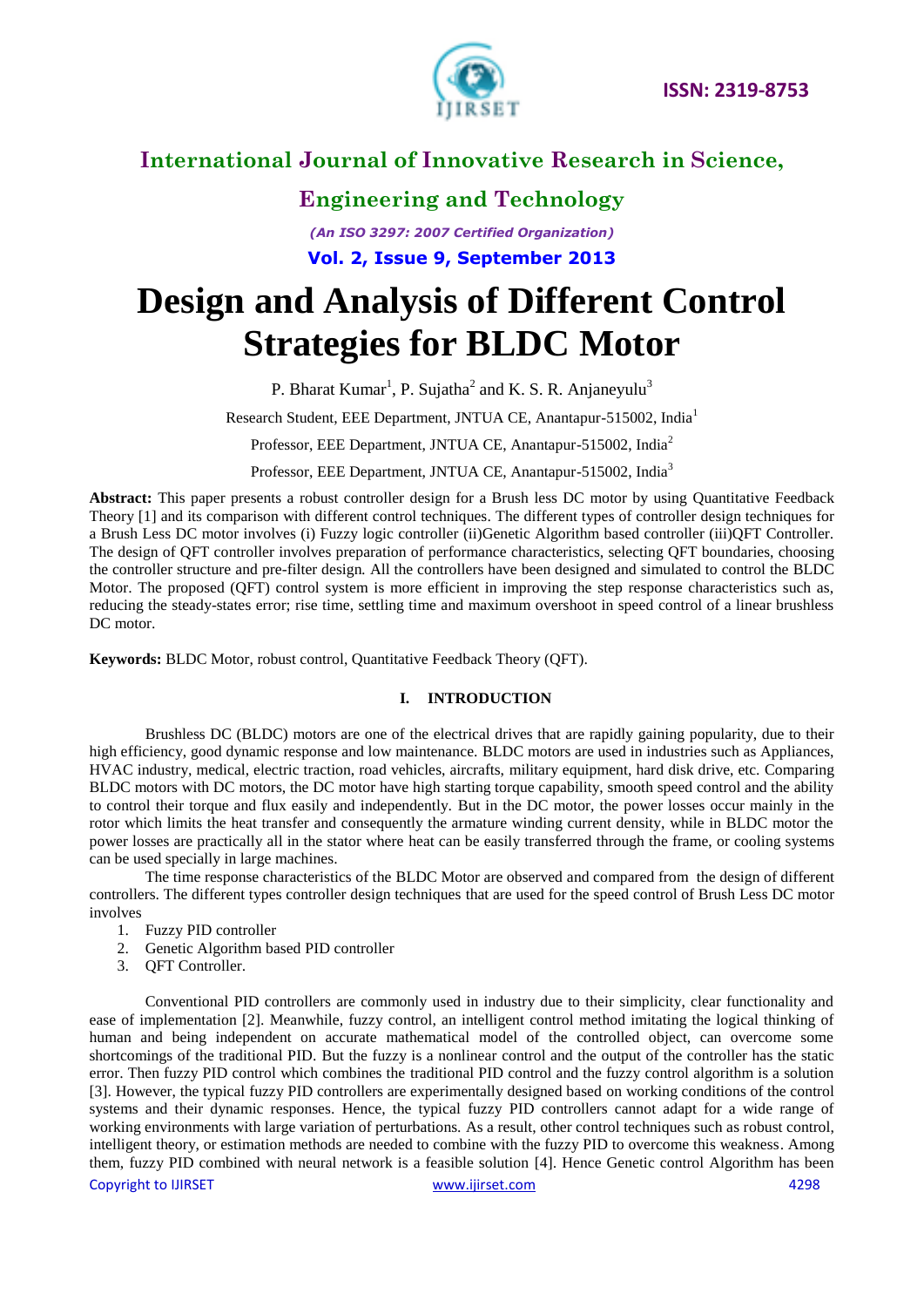

### **Engineering and Technology**

*(An ISO 3297: 2007 Certified Organization)*

### **Vol. 2, Issue 9, September 2013**

implemented for the control of BLDC Motor. Genetic Algorithms (GAs) are a stochastic global search method that emulates the process of natural evolution. Genetic Algorithms have been shown to be capable of locating high performance areas in complex domains without experiencing the difficulties associated with high dimensionality or false optima as may occur with gradient decent techniques. Using genetic algorithms to perform the tuning of the controller will result in the optimum controller being evaluated for the system every time. But certain optimization problems cannot be solved by using genetic algorithms. This occurs due to poorly known fitness functions which generate bad chromosome blocks inspite of the fact that only good chromosome blocks cross-over and also there is no absolute assurance that the genetic algorithm will find a global optimum. Hence the robust control design technique QFT has been considered. QFT is a robust controller design technique for linear and nonlinear systems, with special emphasis on the use feedback for achieving good performance against uncertainty and disturbances.

#### **II. BLDC MOTOR**

There are mainly two types of dc motors used in industry. The first one is the conventional dc motor where the flux is produced by the current through the field coil of the stationary pole structure. The second type is the brushless dc motor (BLDC motor) where the permanent magnet provides the necessary air gap flux instead of the wire-wound field poles [3]. This kind of motor not only has the advantages of DC motor such as better velocity capability and no mechanical commutator, but also has the advantage of AC motor such as simple structure, higher reliability and free maintenance. In addition, brushless DC motor has the following advantages: smaller volume, high force, and simple system structure. Brushless DC motors (BLDC) contain a powerful permanent magnet rotor and fixed stator windings. The stationary stator windings are usually three phases, which means that three separate voltages are supplied to the three different sets of windings. Fig. 1 shows the electrical diagram of BLDC motor. It consists of a phase resistance (R) and an inductance (L) respectively.



#### **Fig. 1. BLDC motor windings**

The stator is excited by 3 phase AC supply and rotor is made up of permanent magnet. The transfer function of the BLDC motor which is taken in this paper is given by [8].

$$
G_P(S) = \frac{0.1433}{0.052*10^{-5}S^2+2.172*10^{-4}S+0.02053}
$$

The block diagram of the Bldc motor is shown in fig. 2 where L is inductance, R is resistance,  $K_t$ ,  $K_b$  are torque and emf constants, J is moment of inertia and D is damping constant of the BLDC motor.



**Fig. 2 Block diagram of BLDC Motor**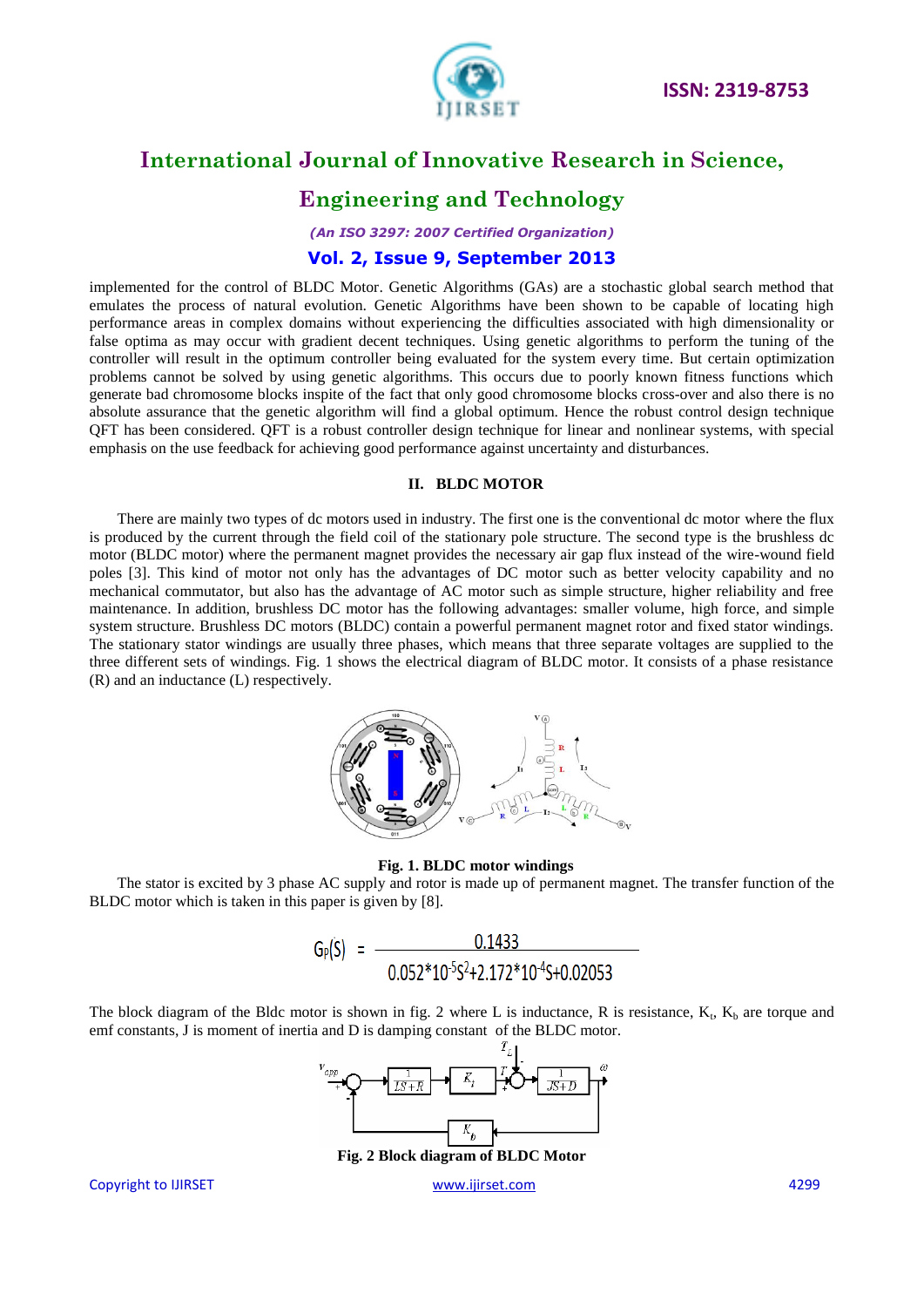

# **Engineering and Technology**

*(An ISO 3297: 2007 Certified Organization)* **Vol. 2, Issue 9, September 2013**

### **III. FUZZY PID CONTROLLER**

Fig. 3 shows the basic structure of a fuzzy logic controller. It includes four major blocks: knowledge base, fuzzification, inference mechanism, and defuzzification. The knowledge base is composed of a data and a rule base. The data base, consisting of input and output membership functions. The rule base is made of a set of linguistic rules relating the fuzzy input variables into the desired fuzzy control actions. Fuzzy logic linguistic terms are most often expressed in the form of logical implications, such as If- Then rules. These rules define a range of values known as fuzzy membership functions.



#### **Fig. 3 Block diagram of Fuzzy controller**

The Fuzzy rules taken for  $\Delta K_p$ ,  $\Delta K_i$ ,  $\Delta K_d$  are as shown in table1, table2 and table 3 respectively. For all of the fuzzy designs, triangle membership functions (MFs) are used. The fuzzy reasoning results of outputs are gained by aggregation operation of fuzzy sets of inputs and designed fuzzy rules, where max-min aggregation method and Centroid defuzzification method are used.

|             |    |           | J         |                | P         |           |             |
|-------------|----|-----------|-----------|----------------|-----------|-----------|-------------|
| e<br>ec     | NB | <b>NM</b> | <b>NS</b> | Z <sub>O</sub> | <b>PS</b> | PM        | PB          |
| NB          | PB | PB        | PM        | PM             | PS        | ZO        | ZO          |
| NM          | PB | PB        | PM        | PS             | PS        | ZO        | <b>NS</b>   |
| $_{\rm NS}$ | PM | PM        | PM        | PS             | ZO        | <b>NS</b> | $_{\rm NS}$ |
| ZO          | PM | PM        | <b>PS</b> | Z <sub>O</sub> | <b>NS</b> | <b>NM</b> | <b>NM</b>   |
| PS          | PS | PS        | ZO        | <b>NS</b>      | <b>NS</b> | NM        | NM          |
| PM          | PS | ZO        | <b>NS</b> | NM             | NM        | NM        | NB          |
| PB          | ZO | ZO        | <b>NM</b> | NM             | <b>NM</b> | NB        | NB          |
|             |    |           |           |                |           |           |             |

#### **Table 1 Fuzzy rules for ΔK<sup>p</sup>**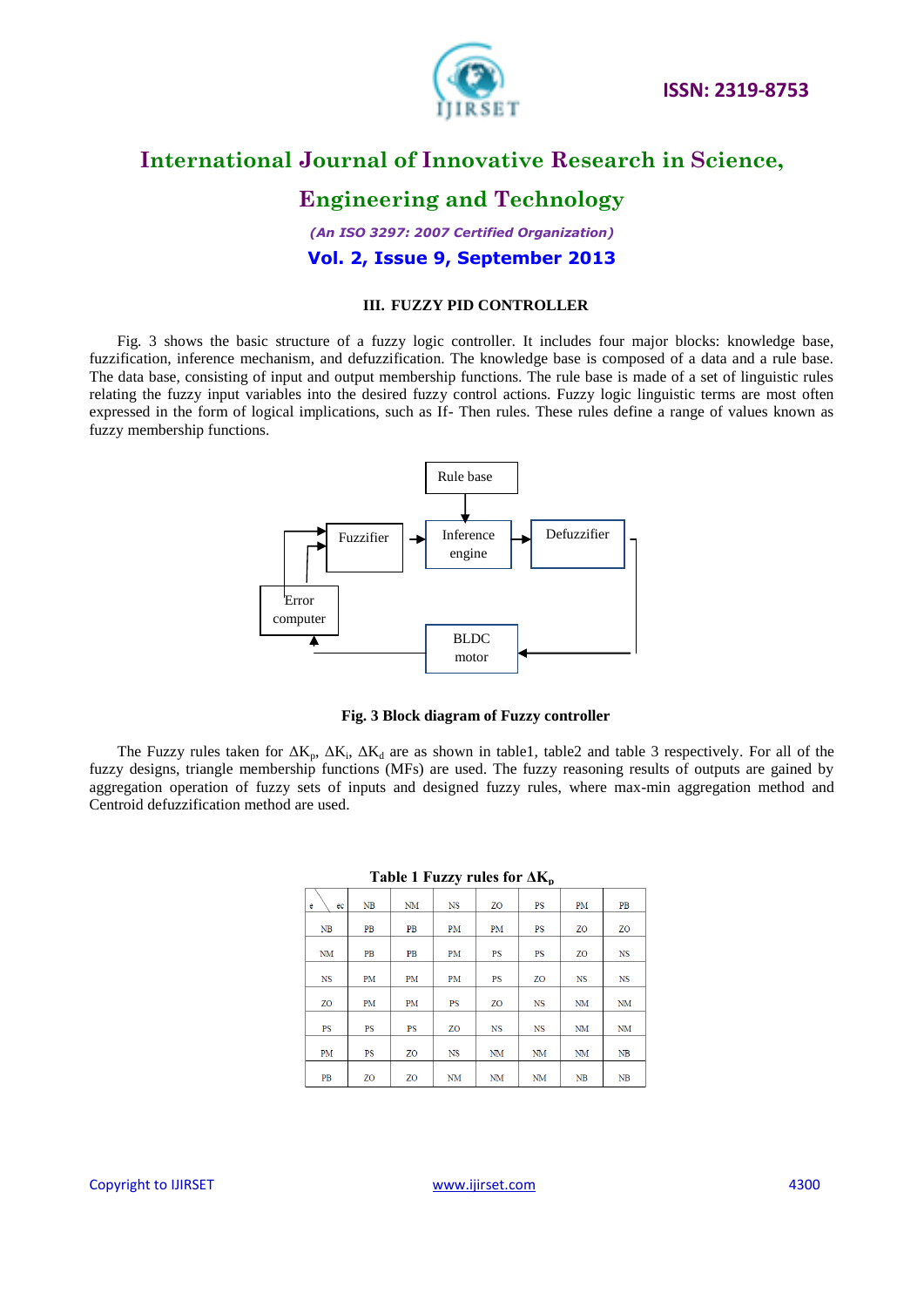

# **Engineering and Technology**

### *(An ISO 3297: 2007 Certified Organization)* **Vol. 2, Issue 9, September 2013**

| <br><br>---<br>-----                              |    |             |             |             |             |    |    |
|---------------------------------------------------|----|-------------|-------------|-------------|-------------|----|----|
| e<br>ec                                           | NB | NM          | $_{\rm NS}$ | ZO          | PS          | PM | PB |
| NB                                                | NB | NB          | NM          | <b>NM</b>   | <b>NS</b>   | ZO | ZO |
| NM                                                | NB | NB          | NM          | <b>NS</b>   | $_{\rm NS}$ | ZO | ZO |
| $_{\rm NS}$                                       | NB | NM          | $_{\rm NS}$ | $_{\rm NS}$ | ZO          | PS | PS |
| ZO                                                | NM | NM          | <b>NS</b>   | ZO          | PS          | PM | PM |
| PS                                                | NM | $_{\rm NS}$ | ZO          | PS          | PS          | PM | PB |
| PM                                                | ZO | ZO          | PS          | PS          | PM          | PB | PB |
| PB                                                | ZO | ZO          | $_{\rm PS}$ | PM          | PM          | PB | PB |
| $\sim$<br>$\overline{\phantom{0}}$<br>$\sim$ $ -$ |    |             |             |             |             |    |    |

### **Table 2 Fuzzy rules for ΔKi**

**Table 3 Fuzzy rules for ΔKd**

| e<br>ec   | NB | <b>NM</b>   | <b>NS</b> | ZO        | <b>PS</b> | PM             | PB |
|-----------|----|-------------|-----------|-----------|-----------|----------------|----|
| NB        | PS | NS          | NB        | NB        | NB        | NM             | PS |
| NM        | PS | $_{\rm NS}$ | NB        | NM        | <b>NM</b> | <b>NS</b>      | ZO |
| <b>NS</b> | ZO | <b>NS</b>   | <b>NM</b> | NM        | <b>NS</b> | <b>NS</b>      | ZO |
| ZO        | ZO | <b>NS</b>   | <b>NS</b> | <b>NS</b> | <b>NS</b> | <b>NS</b>      | ZO |
| <b>PS</b> | ZO | ZO          | ZO        | ZO        | ZO        | Z <sub>O</sub> | ZO |
| PM        | PB | <b>NS</b>   | PS        | PS        | <b>PS</b> | <b>PS</b>      | PB |
| PB        | PB | PM          | PM        | PM        | PS        | PS             | PB |

The controller transfer function from the fuzzy PID is given by

$$
Gc(s) = \frac{1.35s^2 + 2.96s + 292}{s}
$$

#### **IV. GA BASED PID CONTROLLER**

The basic principles of GA were first proposed by Holland. This technique was inspired by the mechanism of natural selection, a biological process in which stronger individual is likely to be the winners in a competing environment. GA uses a direct analogy of such natural evolution to do global optimization in order to solve highly complex problems [5].The GA architecture is shown in Fig. 4.

A basic genetic algorithm comprises three genetic operators.

- selection
- crossover, and
- mutation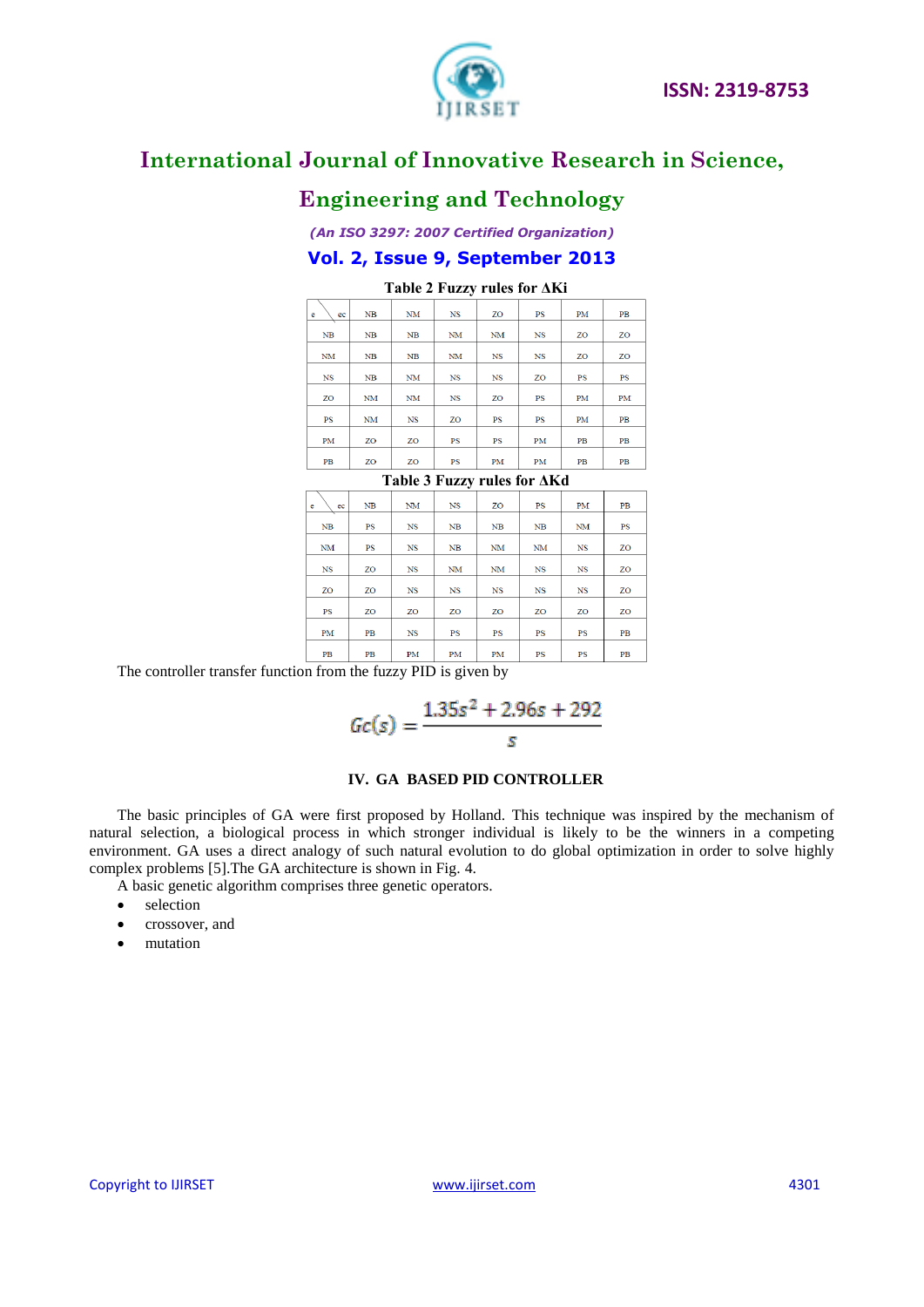

# **Engineering and Technology**

*(An ISO 3297: 2007 Certified Organization)* **Vol. 2, Issue 9, September 2013**



### **Fig. 4 Genetic algorithm architecture**

Starting from an initial population of strings (representing possible solutions), the GA uses these operators to calculate successive generations. First, pairs of individuals of the current population are selected to mate with each other to form the offspring, which then form the next generation. Selection is based on the survival-of-the-fittest strategy, but the key idea is to select the better individuals of the population, as in tournament selection, where the participants compete with each other to remain in the population. The most commonly used strategy to select pairs of individuals is the method of roulette-wheel selection, in which every string is assigned a slot in a simulated wheel sized in proportion to the string's relative fitness. This ensures that highly fit strings have a greater probability to be selected to form the next generation through crossover and mutation. After selection of the pairs of parent strings, the crossover operator is applied to each of these pairs.

The crossover operator involves the swapping of genetic material (bit-values) between the two parent strings. In single point crossover, a bit position along the two strings is selected at random and the two parent strings exchange their genetic material as illustrated below.

Parent A = a1 a2 a3 a4 | a5 a6 Parent  $B = b1 b2 b3 b4 | b5 b6$ 

The swapping of genetic material between the two parents on either side of the selected crossover point, represented by "|", produces the following offspring: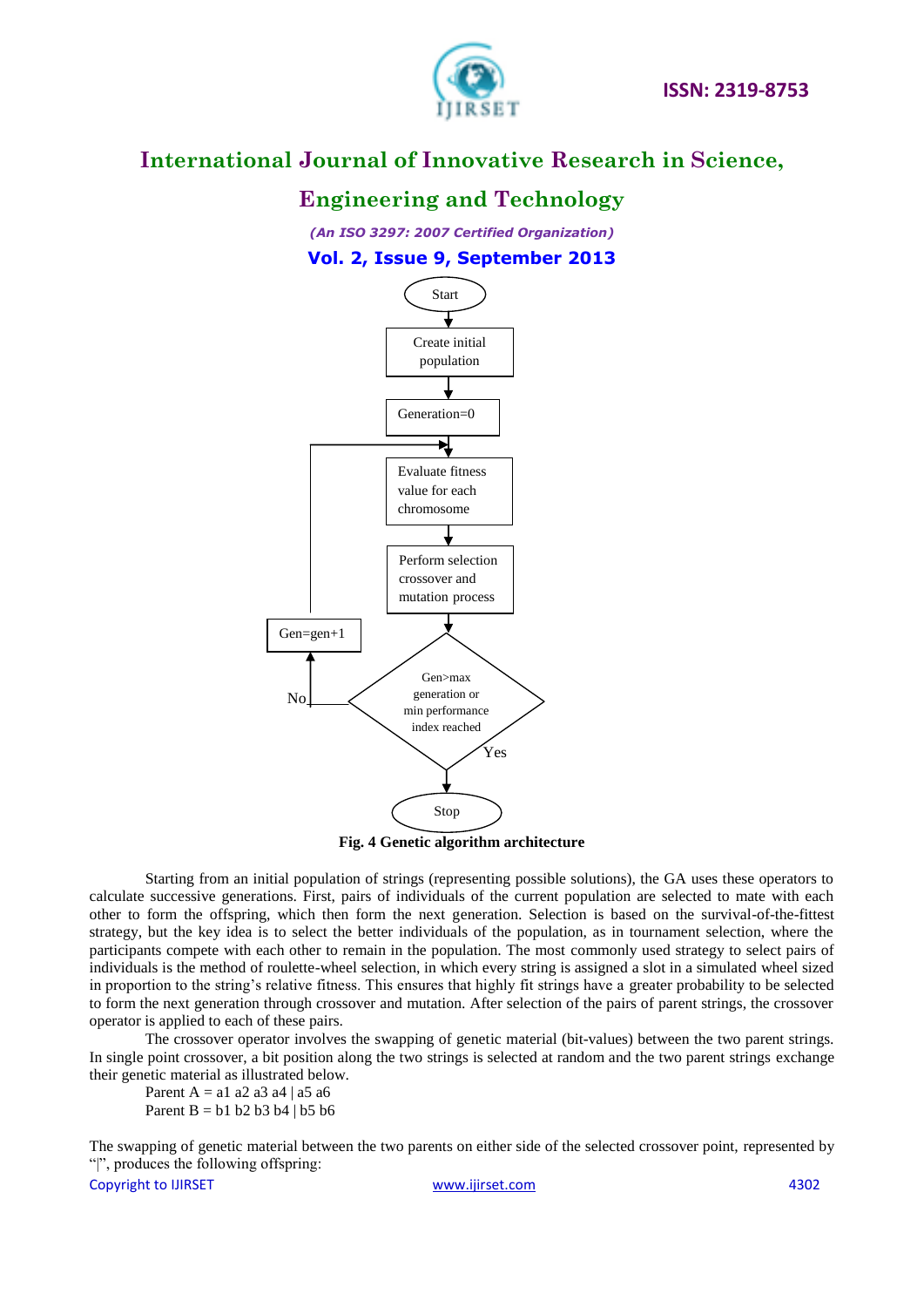

### **Engineering and Technology**

*(An ISO 3297: 2007 Certified Organization)* **Vol. 2, Issue 9, September 2013**

Offspring  $A' = a1 a2 a3 a4 | b5 b6$ Offspring  $B' = b1 b2 b3 b4 a5 a6$ 

The two individuals (children) resulting from each crossover operation will now be subjected to the mutation operator in the final step to forming the new generation. The mutation operator alters one or more bit values at randomly selected locations in randomly selected strings. Mutation takes place with a certain probability, which, in accordance with its biological equivalent, typically occurs with a very low probability. The mutation operator enhances the ability of the GA to find a near optimal solution to a given problem by maintaining a sufficient level of genetic variety in the population, which is needed to make sure that the entire solution space is used in the search for the best solution. In a sense, it serves as an insurance policy; it helps prevent the loss of genetic material.

The controller transfer function from the GA based PID controller is given by

$$
Gc(s) = \frac{1.8835s^2 + 4.4315s + 229.2835}{s}
$$

### **V. QFT CONTROLLER.**

QFT is a robust controller design technique for linear and nonlinear systems, with special emphasis on the use feedback for achieving good performance against uncertainty and disturbances. The control structure is illustrated in Fig. 5. The controller and pre-filter are designed by the QFT method; The QFT methodology makes use of Nichols charts, where on the horizontal axis the frequency is displayed, on the vertical axis the logarithm of the amplitude is displayed.



**Fig. 5 Two degree of freedom QFT controller structure**

The design procedure is summarized as follows:

*A. Template Generation*

Template is a region in the Nichols chart that represent the frequency response of the uncertain plant at a particularly frequency. Template generation is a key step in practical QFT design. Fig. 6 shows the generated templates for the BLDC motor and its frequencies. Design frequencies are chosen based on the designer's experience, plant considerations and some trial and error.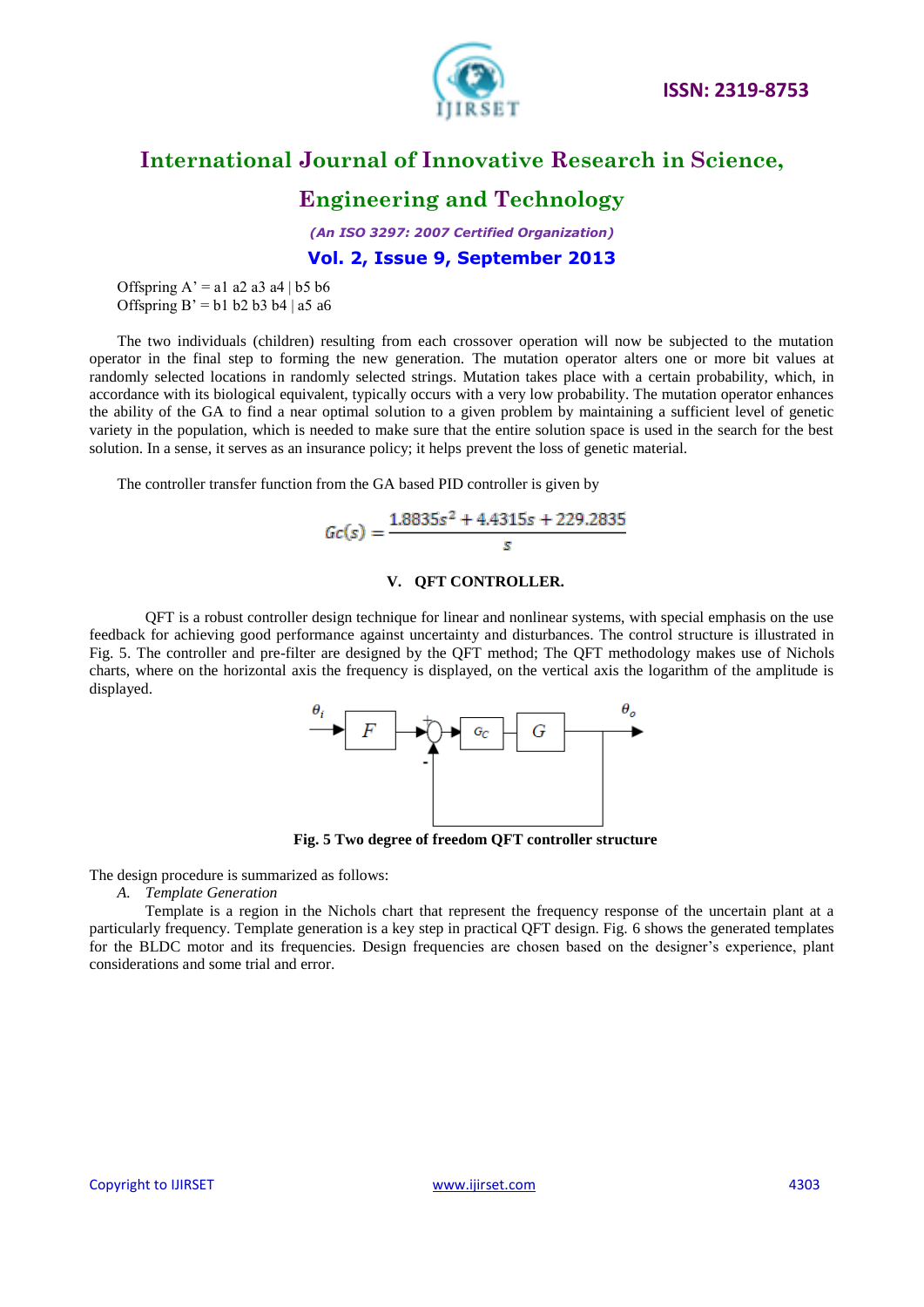

# **Engineering and Technology**

*(An ISO 3297: 2007 Certified Organization)* **Vol. 2, Issue 9, September 2013**



#### *B. Closed Loop Performance Specification*

In QFT, the design specifications should be given in the frequency domain. These specifications define bounds in the Nichols chart that should be satisfied by the nominal open loop transfer function. The control system also should attenuate the output disturbances. These specifications are defined as follows:

*1) Robust Stability:* To ensure the robust stability of the closed loop system, the following constraint is applied on the peak magnitude of the closed loop frequency response [3]

$$
\left|\frac{L}{1+L}\right| \leq M
$$

Where L is the open loop transfer function with uncertainly.  $M<sub>L</sub>$  is constant over the frequency and corresponds to the minimum phase margin (PM) and can be derived from the following equation [3]:

$$
PM = 180^{\circ} - 2\cos^{-1}(0.5/M_L)
$$

As mentioned before, the minimum phase margin that we should achieve is 60,  $M_l$ =1.0  $M_l$  is chosen to be 1.2 for BLDC Motor.

*2) Robust Tracking:* The following constraint is applied on the magnitude of the closed loop system for tracking the reference input [13]

$$
T_{RL}(j\omega) \leq T_R(j\omega) \leq T_{RU}(j\omega)
$$

$$
TR(j\omega) = \frac{F(j\omega)PG(j\omega)}{1 + PG(j\omega)}
$$

And, where F is the pre filter, G is the controller, P and is the plant with uncertainty.  $T_R$  is the closed loop transfer function,  $T_{RL}$  and  $T_{RU}$  are lower and upper tracking bounds, which should be specified by the designer according to plant considerations.  $T_{RL}$  and  $T_{RU}$  are chosen to be 0.95 and 1.05 respectively. These constants are systematically derived from the desired step response of the system with a rise time of 0.05ms, a settling time of less than 0.1 ms, an overshoot of less than 0.5% and a steady state error of less than 0.1% in step response.

*3) Robust Control Effort:* A constraint bound for signal control is considered as follows: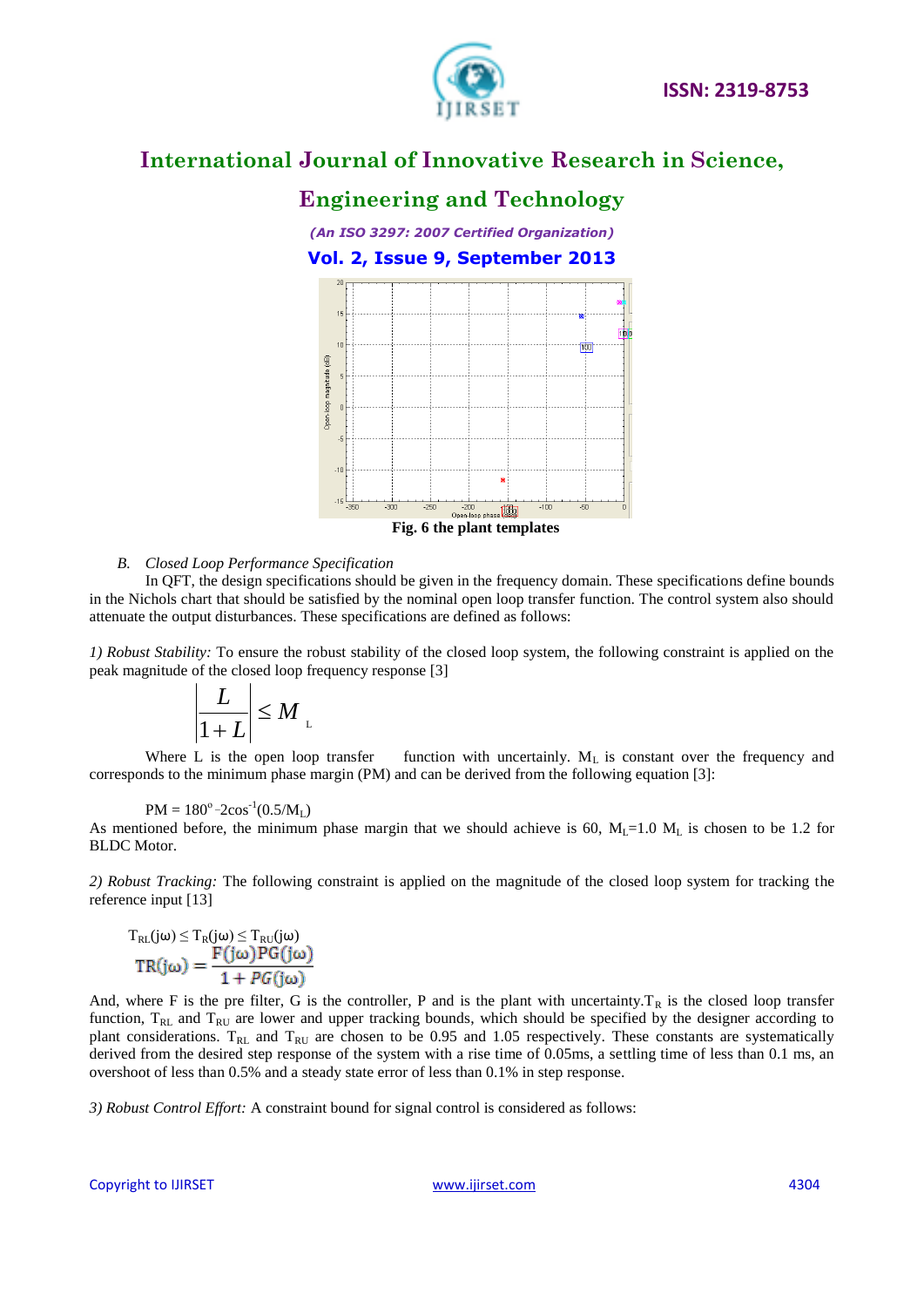

### **Engineering and Technology**

*(An ISO 3297: 2007 Certified Organization)* **Vol. 2, Issue 9, September 2013**

 $\frac{G(j\omega)}{1+PG(i\omega)}=\partial u$ 

where  $\partial_u = 0.02$  due to a physical constraint

*C. Loop Shaping:* The key step in the QFT controller design is shaping the nominal open loop transfer function to satisfy the composite bound at selected frequencies. After some trial and error, we have achieved an appropriate design.

The QFT control is used to achieve reliability and robustness, where QFT deals with robust stability margins and robust performance specifications (disturbance rejection, reference tracking, etc). The QFT methodology converts closed-loop system specifications and model plant uncertainty in a set of constraints or bounds for every frequency of interest that will have to be fulfilled by the nominal open loop transfer function. They are represented on a Nichols chart. Such a great integration of information in a set of simple curves will allow designing the controller using only a single plant, which is the nominal plant.

In the design stage (loop-shaping), the controller  $G<sub>c</sub>(s)$  is synthesized by adding poles and zeros until the nominal loop, defined as  $LO = G_0G_C$ , lies near its bounds. An optimal controller will be obtained if it meets its bounds and it has the minimum high frequency gain. The general formulation for the controller structure is expressed by the following transfer function:

$$
G_c(s) = K_a \frac{\prod\limits_{i=1}^{n_a} \left(\frac{s}{z_i} + 1\right) \prod\limits_{i=1}^{n_a/2} \left(\frac{s^2}{|z_i|^2} + \frac{2 \operatorname{Re}(z_i)}{|z_i|^2} s + 1\right)}{s^r \prod\limits_{j=1}^{n_a} \left(\frac{s}{p_j} + 1\right) \prod\limits_{j=1}^{n_a/2} \left(\frac{s^2}{|p_j|^2} + \frac{2 \operatorname{Re}(p_j)}{|p_j|^2} s + 1\right)}
$$

Where  $K_G$  is the gain,  $z_i$  is a zero that may be complex ( $n_{cz}$ , number of complex zeros) or real ( $n_{rz}$ , number of real zeros), and *p j* is a pole (real or complex) with  $m_{rp}$  the number of real poles and  $m_{cp}$  the number of complex poles[7].

The final transfer function of controller designed for BLDC Motor from QFT is given by.

$$
Gc(s) = \frac{30(s + 50.1655)(s + 12.3913)(s + 5.878)}{(s + 2762.4571)(s + 428.1332)}
$$

Once the controller has been designed, the pre-filter should be planned to put the magnitude variation of the closed loop transfer function in the desired regions which is specified by the tracking specifications and this is the final step of the QFT design procedure.

#### **VI. RESULTS**

The time response characteristics obtained from the design of various controllers are shown in the figures below. The rise time, settling time and peak response from the three controllers are tabulated in table 4. The results show that the QFT controller has got better performance characteristics when compared to other types of controllers. The results illustrate the robust stability and system disturbance rejection.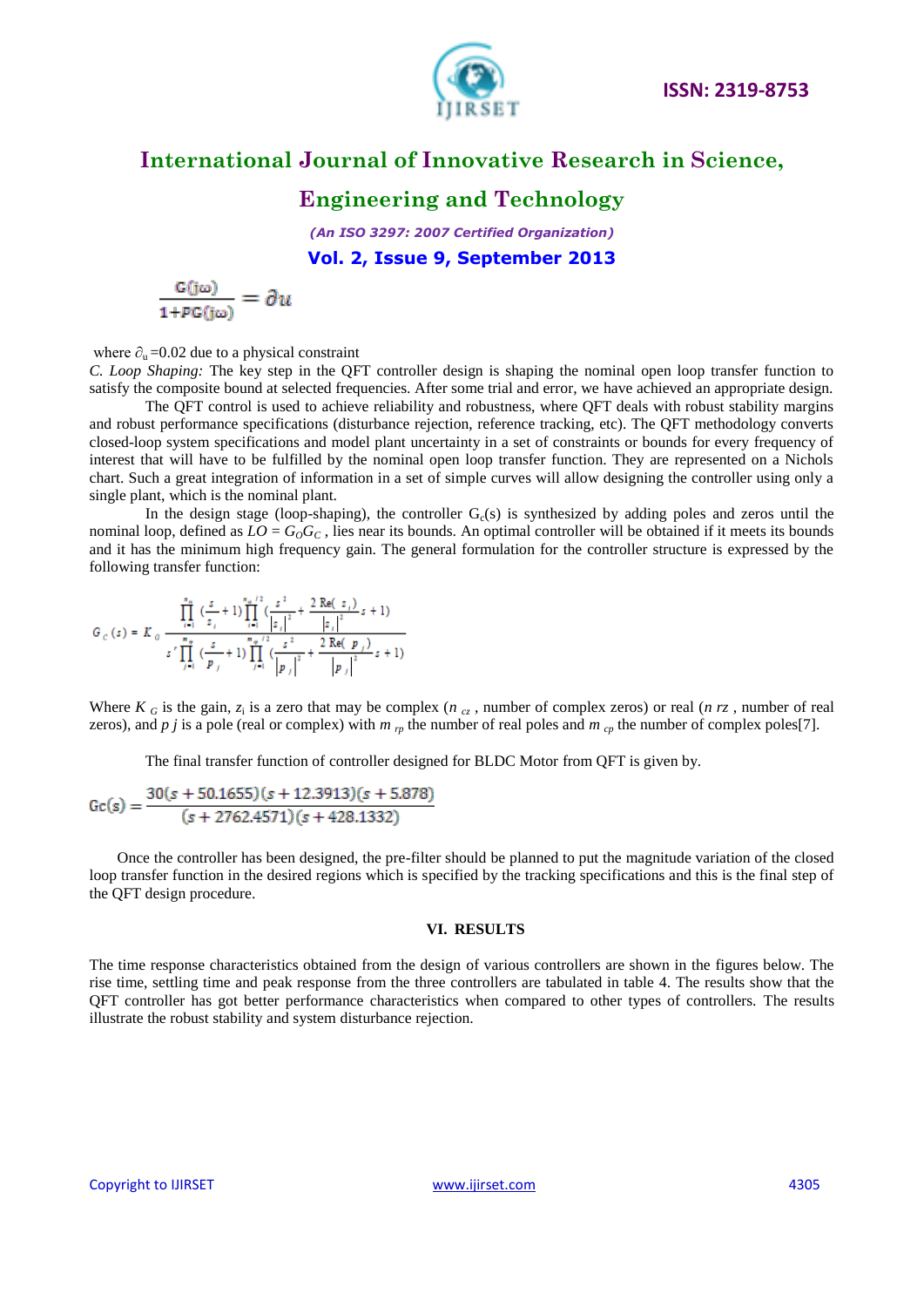

# **Engineering and Technology**

*(An ISO 3297: 2007 Certified Organization)* **Vol. 2, Issue 9, September 2013**



### **Fig. 7 Fuzzy PID controller**



 **Fig. 8 GA based PID controller**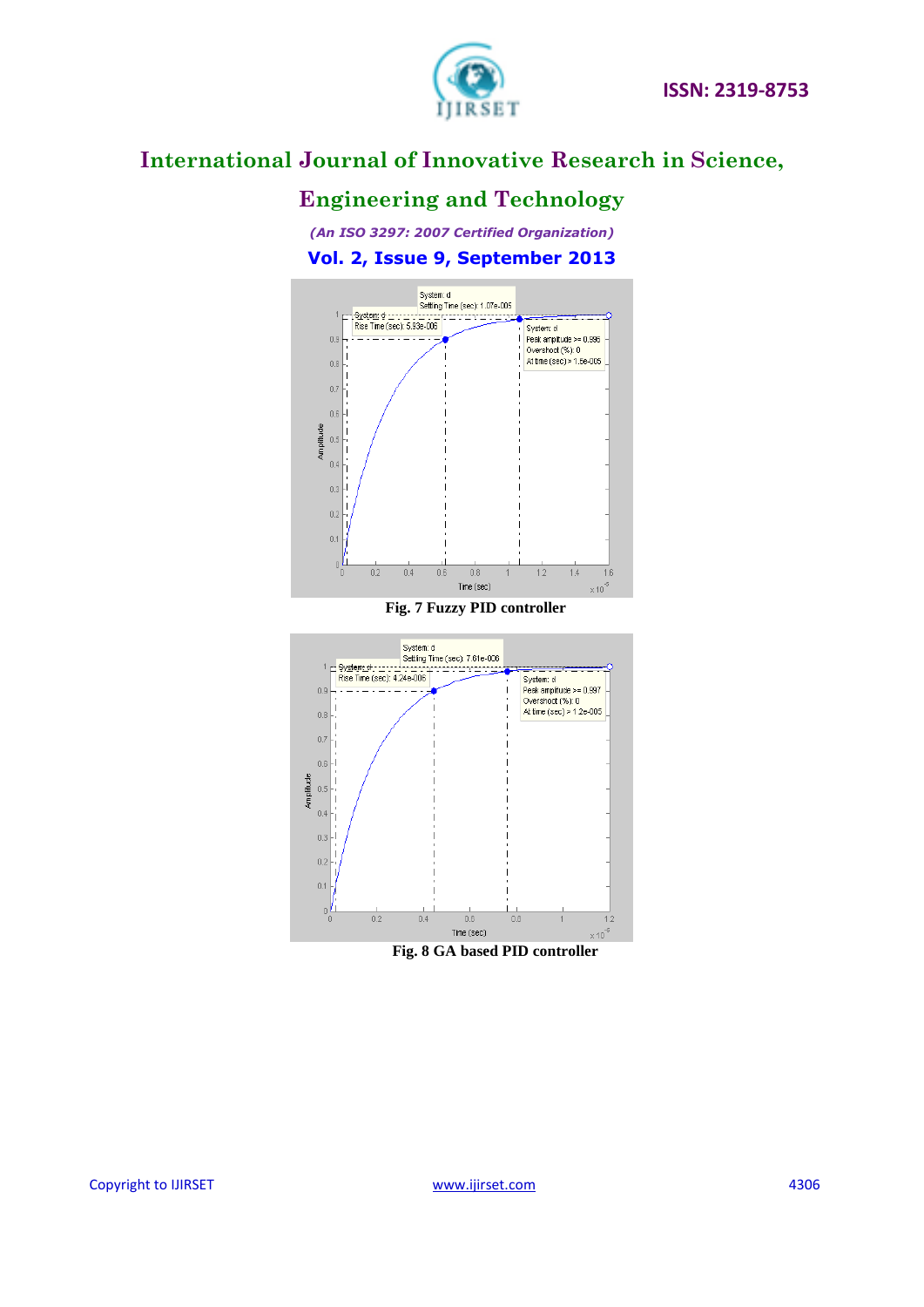

# **Engineering and Technology**

*(An ISO 3297: 2007 Certified Organization)* **Vol. 2, Issue 9, September 2013**



#### **Table.4 comparison of time response characteristics**

|                        | Rise<br>time(sec) | Settling<br>time(sec) | Peak<br>response<br>(%) |
|------------------------|-------------------|-----------------------|-------------------------|
| Fuzzy<br>controller    | 5.93e-6           | $1.07e-5$             | 0                       |
| GA based<br>controller | $4.24e-6$         | 7.61e-6               |                         |
| OFT<br>controller      | $8.06e-10$        | 1.38e-9               | 0.475                   |

### **VII.CONCLUSION**

The paper presents a robust controller design with the QFT technique, fuzzy logic and GA for a BLDC motor. The robust stability and transient performance requirements are satisfied when applying the QFT controller in the presence of system parameters uncertainty. The major difference between the QFT controller design versus other known robust techniques is that the closed-loop system performance is designated and supervised in every step of the QFT design. The QFT design technique offers transparency of the controller design over robustness and dynamic requirements, where the controller structure is composed of several elements known from the classical control theory, like: lead-lag, lag-lead compensators, integral action and other. Also, it was clear that the obtained controller was simple, robust and of a low order. The main focus of the future research on the QFT controller design will be system energy optimization.